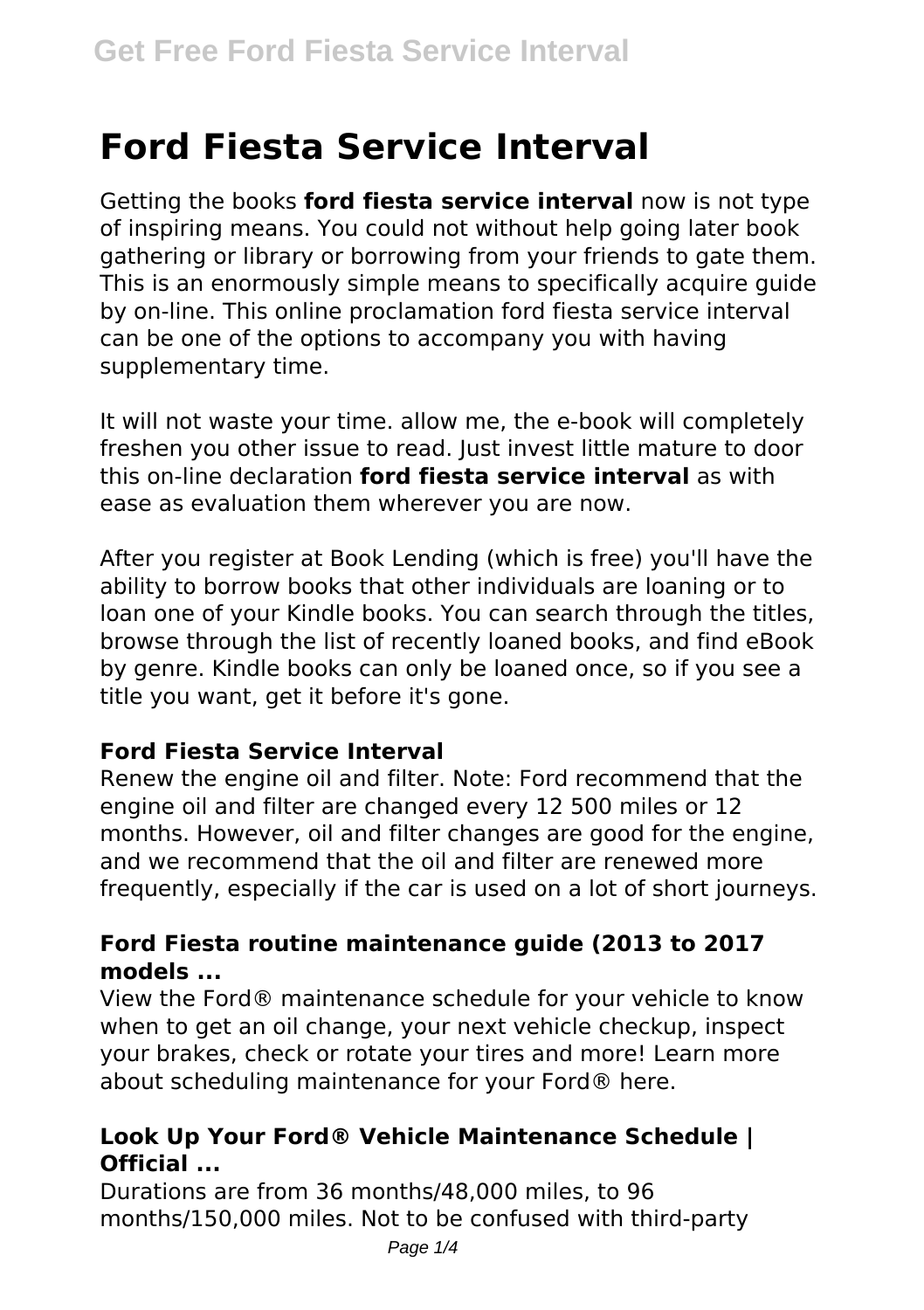extended warranty plans, service can be received at any Ford dealership. The plans cover...

## **Ford Car Maintenance Pricing & Service Schedules | Kelley ...**

30,000 Miles: This service interval includes the 10,000-mile services, as well as a replacement of your engine air filter. 100,000 Miles: Don't worry about the gap, but everything in between these two intervals is just services that you'll need to have repeated until you get to 100,000 miles.

## **Ford Fiesta Maintenance Schedule | Glen Allen Ford Dealership**

Ford Fiesta Maintenance Schedule. The maintenance intervals in this manual are provided with the assumption that you, not the dealer, will be carrying out the work. These are the minimum intervals recommended by us for vehicles driven daily.

#### **Ford Fiesta routine maintenance guide (2002 to 2008 petrol ...**

Fiesta Model: Fiesta Service Interval: Fiesta 1.0L EcoBoost, 1.1L Duratec Ti-VCT (12/2016-) Every 2 years or every 18,000 miles: Fiesta 1.5L Duratorq TDCi (12/2016-19/08/2018) Every 2 years or every 18,000 miles: Fiesta 1.5L Duratorq TDCi (20/08/2018-) Every 2 years or every 20,000 miles: Fiesta ST 1.5L EcoBoost-I3 (12/2017-) Every year or every 12,500 miles

# **How Often Should I Service My Ford? | Think Ford**

Service Interval Overview 1 The Interim Service and the Annual Inspection has been introduced in between the scheduled Main Service. 2 1 Year: Service every year. 2 Year: Service every second year. 3 FFV: Bio-ethanol drive (Flexi fuel) / LPG: LPG engine / CNG: Natural gas drive November 2019 Changes and errors subject to change without notice. Page 2 of 3

#### **Service Interval Overview - Ford UK**

Ford System Status. FordEtis performance metrics for system availability measured as system uptime can be accessed from the link below. The metric which will be published weekly shows the previous weeks performance in detail and a 12 week view. ...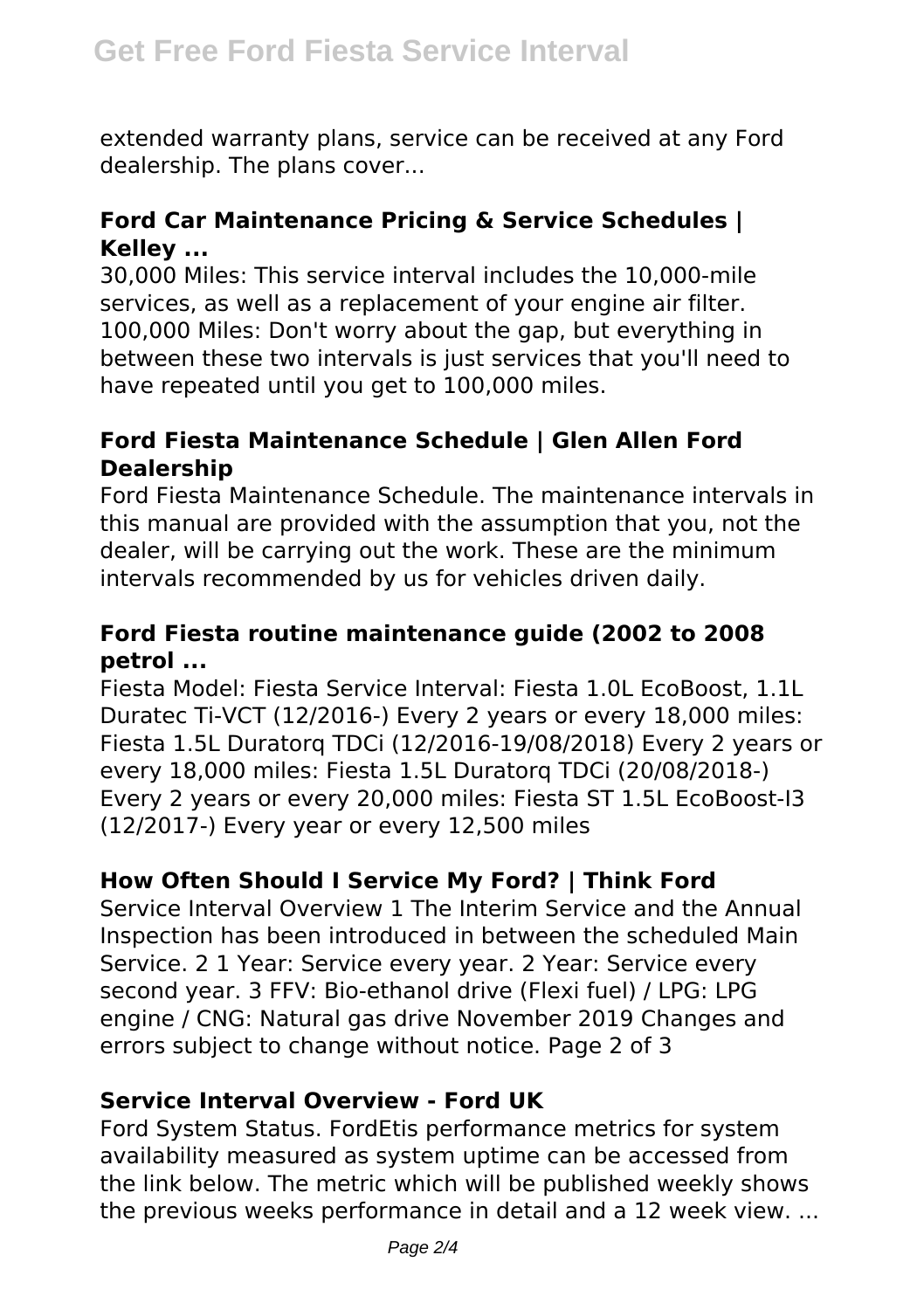Please select your vehicle's model, variant, and service interval to view the required schedule ...

#### **Service Schedule Vehicle Selection - Ford Motor Company**

Ford Roadside Assistance applies to all vehicles regardless of age or mileage, excludes fleet vehicles and is valid from the date of service for 12 months, or until the next service is due, whichever comes first.

#### **Ford Scheduled Service Intervals - What's Included | Ford UK**

Maintenance schedule for model year201120122013201420152016201720182019. Conventional oil change. (Every) 10,000 miles. Coolant (Flush/replace) (Every) 50,000 miles. Cabin air filter (Replace)

# **Maintenance Schedule for Ford Fiesta | Openbay**

I have a 2019 Fiesta Active 1.0L 125ps purchased from new in Aug' 2019. First service is due (according to service plan) 9k mls/or 12 months. I very much doubt that I will get up to or beyond 9k mls before Aug 2020.

# **2019 Fiesta 125ps First Oil Change Advice - Ford Fiesta ...**

Ford warranty, Ford will reimburse you for towing to the nearest Ford dealership, except on repairs/replacements under the Ford Protection Plan † beyond 12 months or 20,000 kilometres.\* Peace-of-mind Warranty Protection Ford and Ford Lincoln dealerships feature Ford Original Equipment and Motorcraft ® parts. Each part is the result of the latest

## **Ford Scheduled Maintenance**

Din bils serviceinterval fortæller dig, hvornår det er tid til at køre din Ford ned på dit lokale Ford-værksted. Husker du at få din bil til eftersyn, opretholder du din bils garanti mod rustgennemtæring og får yderligere 12 måneders vejhjælp med Ford Assistance ved hvert besøg. Dermed sikrer du dig også, at du ikke pludselig står over for uventede og kostbare reparationer.

# **Serviceintervaller | Ford DK**